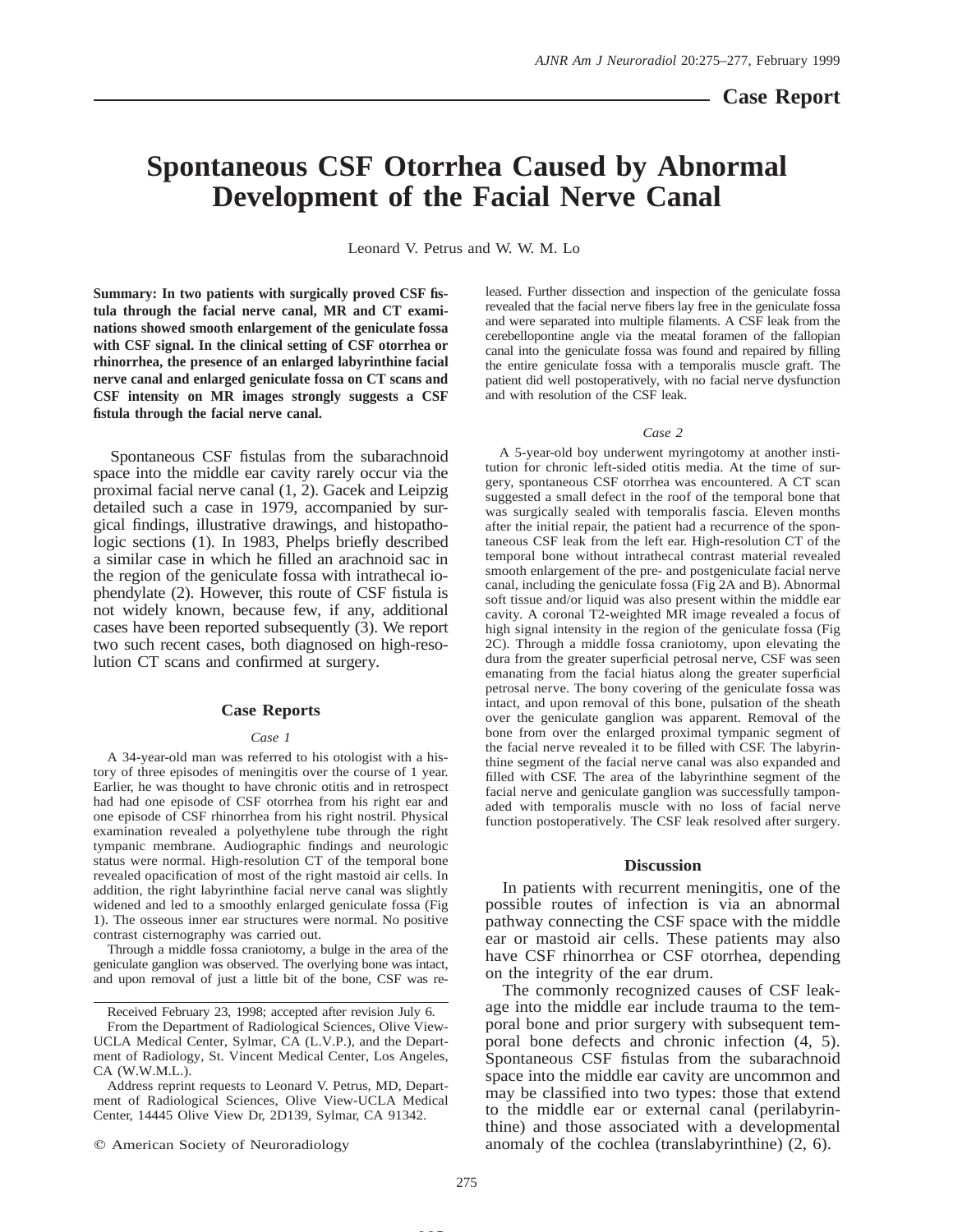

FIG 1. A–C, 34-year-old man with three episodes of meningitis over the course of 1 year. High-resolution coronal temporal bone CT scans of the right ear show smooth enlargement of the right geniculate fossa (arrow, A) and of the labyrinthine facial nerve canal (arrow, B), and a normal labyrinthine facial nerve canal of the left ear (arrow, C).







FIG 2. 5-year-old boy in whom myringotomy had been performed to correct left-sided otitis media.

A and B, Axial CT scans of the temporal bones show enlarged left geniculate fossa (arrow, A) and enlarged tympanic facial nerve canal (arrows, B).

C, Coronal T2-weighted MR image shows an area of high signal intensity, consistent with CSF superior to the cochlea in the region of the left geniculate fossa (arrow).

The more common translabyrinthine variety is nearly always associated with anacusis and a severe labyrinthine dysplasia. The involved cochlea completely lacks a modiolus and thus permits ready communication between the CSF and the perilymphatic spaces and leakage through the oval window or a hole in the stapedial footplate (2, 6, 7). Contrary to popular belief, however, a true Mondini malformation, which consists of an incompletely partitioned cochlea with an intact base of the modiolus, is not a risk factor for spontaneous fistulas (2, 8).

The rarer spontaneous perilabyrinthine fistulas may be congenital or acquired (2). Four potential congenital pathways were proposed by Gacek and Leipzig (1). Two of the four, both rare, have been well documented; namely, those through the proximal facial nerve canal, such as our two cases, and those through the Hyrtl fissure, which is located inferior to the round window niche and extends along the inferior aspect of the cochlea connecting the hypotympanum with the posterior fossa (2). The petromastoid canal, which carries the subarcuate vessels beneath the superior semicircular canal to the periantral mastoid air cells, has been proposed but not proved to be a route for fistulas or meningitis  $(2, 9)$ .